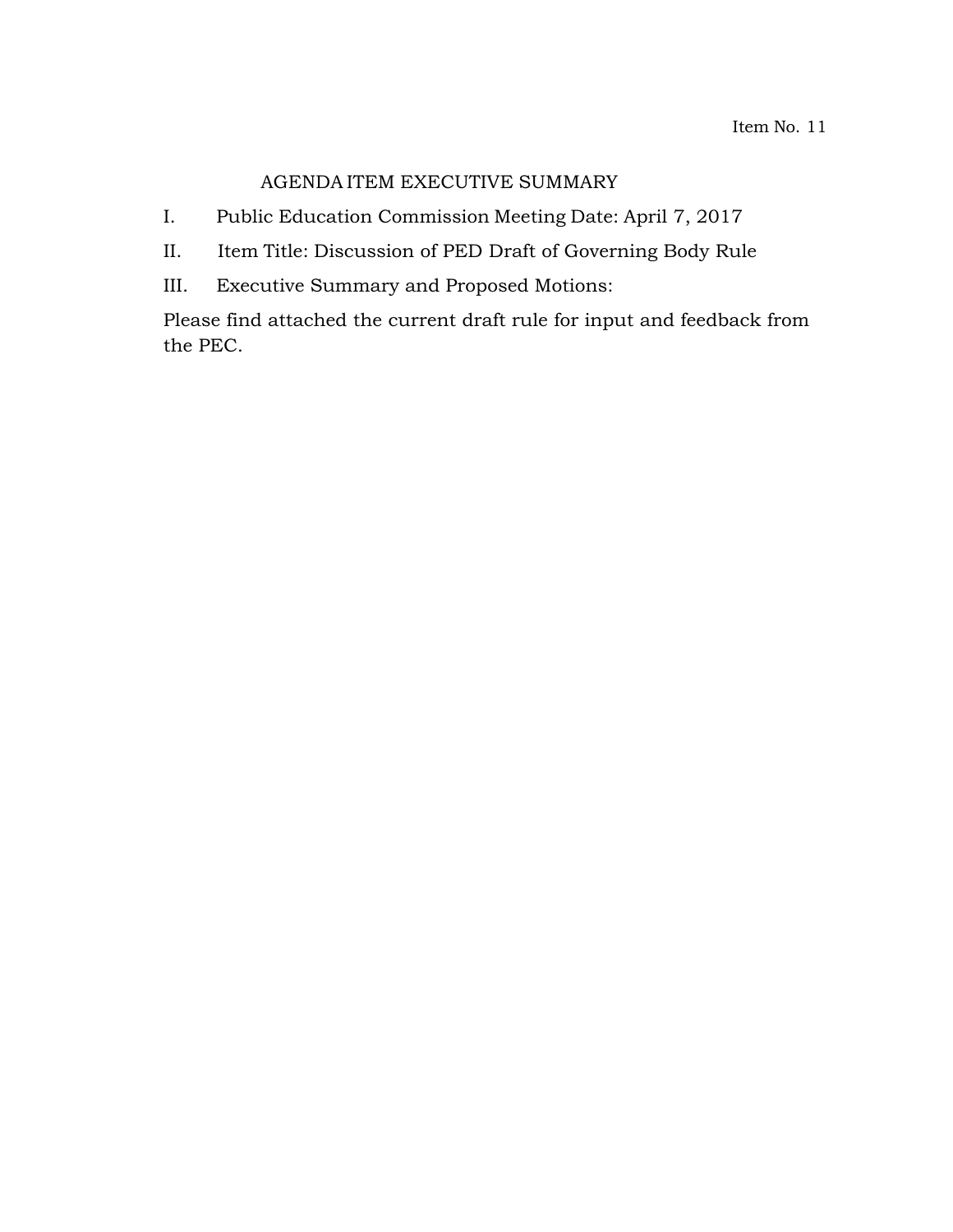## **TITLE 6 PRIMARY AND SECONDARY EDUCATION CHAPTER 80 ALTERNATIVE EDUCATION - CHARTER SCHOOLS PART 4 CHARTER SCHOOL GOVERNING BODY TRAINING REQUIREMENTS**

**6.80.5. 1 ISSUING AGENCY:** Public Education Department [6.80.5.1 NMAC - N, 07/01/2017]

**6.80.5.2 SCOPE:** This rule shall apply to all charter schools. [6.80.5.2 NMAC - N, 07/01/2017]

**6.80.5.3 STATUTORY AUTHORITY:** Section 22-8B-5.1, NMSA, 1978 [6.80.5.3 NMAC - N, 07/01/2017]

**6.80.5.4 DURATION:** Permanent

[6.80.5.4 NMAC - N, 07/01/2017]

**6.80.5.5 EFFECTIVE DATE:** July 1, 2017 unless a later date is cited at the end of a section. [6.80.5.5 NMAC - N, 07/01/2017]

**6.80.5.6 OBJECTIVE:** To establish the mandatory training course requirements for all governing body members.

[6.80.5.6 NMAC - N, 07/01/2017]

#### **6.80.5.7 DEFINITIONS:**

A. "Applicant" means a source, individual or entity that has submitted an application to the Division for approval to provide Governing Body Training .

B. "Approved Provider" means a source, individual or entity approved by the Department to provide Governing Body Training that consists of a Designated Curriculum provided by a Designated Facilitator.

C. "Day" means business days.<br>D. "Department" means the Pul-

D. "Department" means the Public Education Department.<br>E. "Division" means the Charter Schools Division.

"Division" means the Charter Schools Division.

F. "Designated Curriculum" means the curriculum that was provided in the application submitted to the Division for the purpose of receiving approval to provide training to governing bodies.

G. "Designated Facilitator" means the individual identified in the application submitted to the Division for the purpose of receiving approval to provide training to governing bodies.

H. "Governing body" means the governing body of a charter school as set forth in the school's charter.

**H.** "Governing Body Training" means the training required pursuant to Section 22-8B-5.1 NMSA 1978 to educate governing body members and ensure compliance with all applicable laws, which training may be obtained from any Approved Provider.

I. "Governing Body Member" means a voting member of a governing body of a charter school.<br>I "Eligible Facilitator" means a proposed facilitator who is not disqualified for any of the reason

"Eligible Facilitator" means a proposed facilitator who is not disqualified for any of the reasons identified in  $6.80.5.10(E)(2)(ii-iii)$ .

[6.80.5.7 NMAC - N, 07/01/2017]

## **6.80.5.8 MANDATORY GOVERNING BODY TRAINING COURSE- NEW GOVERNING BODY MEMBERS:**

A. Within the first fiscal year of service, each new Governing Body Member shall complete a Governing Body Training course that consists of, at a minimum, 10 hours of Governing Body Training.

B. No new Governing Body Member may attend a Governing Body meeting and vote on any Governing Body business without first completing the seven hours of required training described below through a course provided by the Department:

(1) two hours of training on public official/charter school Governing Body ethics and responsibilities;

(2) two hours of training on charter school fiscal requirements;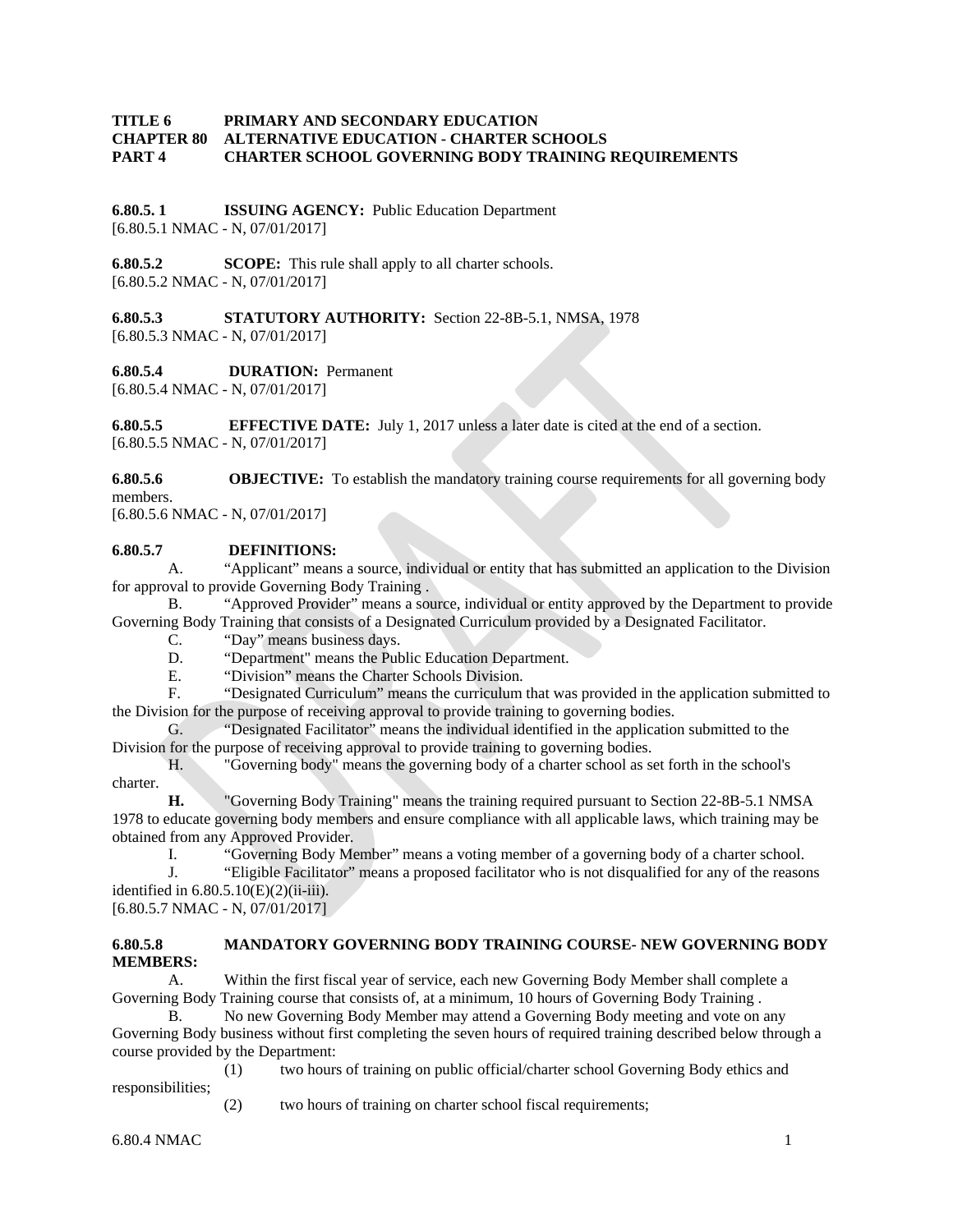- (3) one hour of training on understanding and evaluating academic data;
- (4) one hour of training on open government requirements; and
- (5) one hour of training on legal and organizational performance requirements.

C. The remaining hours required to complete the 10 hours of Governing Body Training may be completed at any time during the new Governing Body Member's first fiscal year of service and may be provided by any Approved Provider.

(1) The training may include extended time within any of the required training standards identified above based on the needs identified by the school's Governing Body.

(2) The training may include school specific onboarding if the school's administrator or Governing Body is an Approved Provider.

D. If a Governing Body Member resigns his or her term prior to the end of the first fiscal year of service, the additional hours required for that fiscal year shall be prorated based on the number of full and partial months during which the Governing Body Member served and rounded to the nearest full hour. [6.80.5.8 NMAC - N, 07/01/2017]

## **6.80.5.9 MANDATORY GOVERNING BODY TRAINING COURSE- CONTINUING GOVERNING BOARD MEMBERS:**

A. Unless exempted from specific hourly training requirements as laid out below, each Governing Body Member continuing to serve on a Governing Body beyond their first fiscal year of service shall annually complete a Governing Body Training course that consists of, at a minimum, 8 hours of Governing Body Training provided by Approved Providers which addresses the following standards:

(1) one hour of training on public official/charter school Governing Body ethics and responsibilities;

(2) three hours of training on charter school fiscal requirements pursuant to the Public School Finance Act, NMSA 1978 § 22-8-1 et seq.;

(3) two hours of training on understanding and evaluating academic data, including state assessment data, school and teacher accountability systems data and interim and summative academic assessment data;

(4) one hour of training on open government and public school access requirements; and

(5) one hour of training on understanding and overseeing the organizational performance of a charter school.

B. Governing Body Members who have served on a Governing Body for more than one year may be exempted from specific hourly training requirements based on the school's academic or fiscal performance.

(1) For any school that has maintained a letter grade of B or better for the three most recent years and has received no rating below C in any area of the report card during that same time, the school's Governing Body Members shall be exempted from the requirement to complete two hours of training relating to understanding and evaluating academic data.

(2) For any school that has received an unmodified annual audit in each of the past three years with no material weaknesses, no repeat findings, no significant deficiencies, and no more than two compliance matters in any given year, the school's Governing Body Member shall be exempted from two of the three hours of required training relating to charter school fiscal requirements.

(3) In order to claim an exemption, a Governing Body Member must complete an assurance that they have met the requirements for exemption. Assurances are subject to confirmation by the Department.

C. The mandatory Governing Body Training course may be completed in one or multiple sessions during the fiscal year.

D. The mandatory Governing Body Training course may not consist of any of the same Governing Body Training that was completed by the Governing Body Member in any of the prior years of the same contract term as long as additional Governing Body Training is available.

E. Annually, the Governing Body Training should be related to specific areas of growth for individual boards or Governing Body Members based on the annual board evaluation.

F. If a Governing Body Member who is no longer in the first fiscal year of his or her service on the Governing Body resigns his or her term prior to the end of the fiscal year, the hours required for that fiscal year shall be prorated based on the number of full and partial months during which the Governing Body Member served and rounded to the nearest full hour.

[6.80.5.9 NMAC - N, 07/01/2017]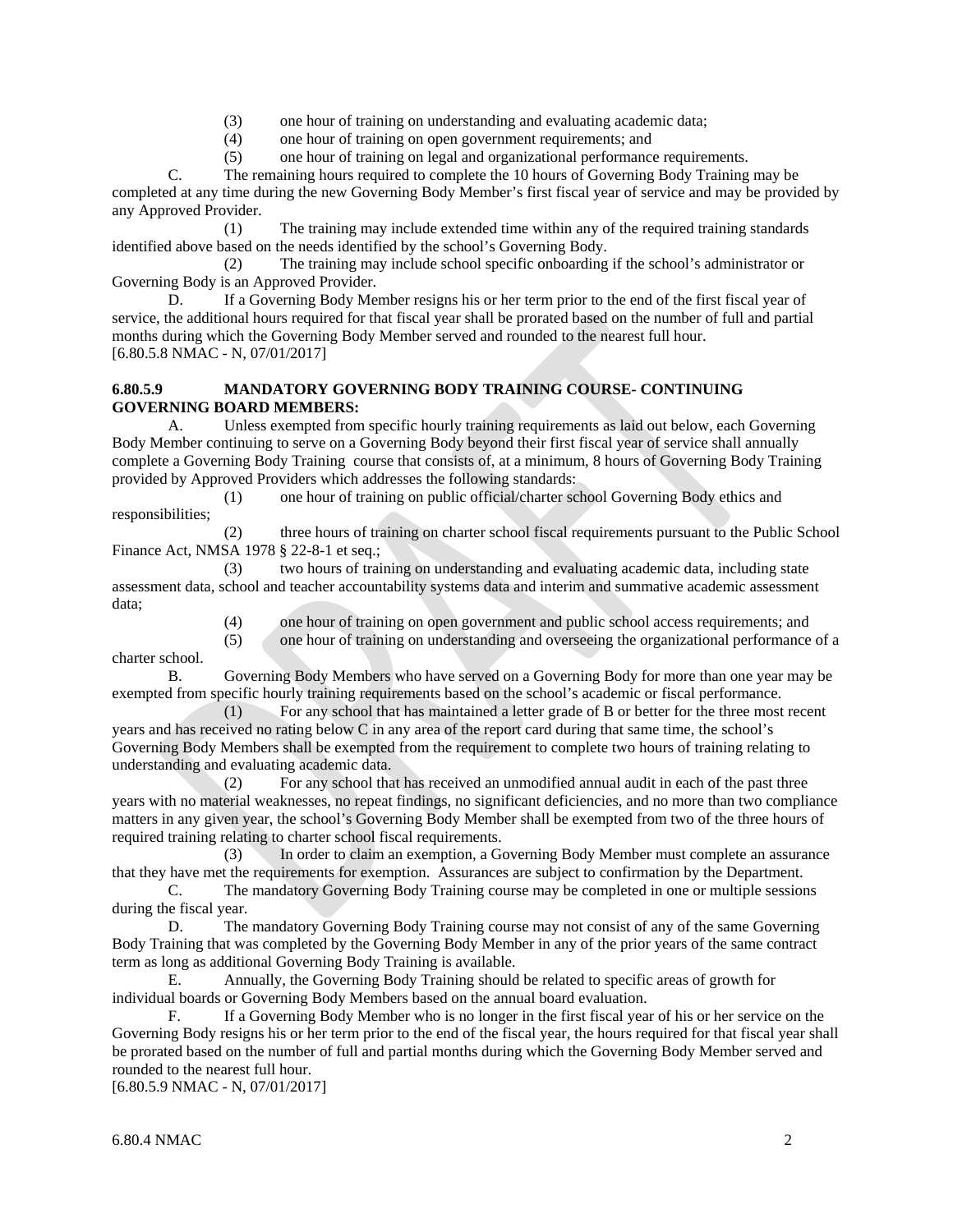## **6.80.5.10 GOVERNING BODY TRAINING REPORTING AND COMPLIANCE:**

A. Annually no later than July 31, each charter school must ensure the Division receives a record of attendance and completion for all Governing Body Members who served on the Governing Body in the prior fiscal year. The record of attendance and completion may be provided either by the charter school or by the Approved Provider that provided the Governing Body Training. Records are subject to verification by the Department.

- B. Records of attendance and completion shall include:
	- (1) the Governing Body Member;
	- (2) the school for which the identified member serves on the Governing Body;
	- (4) the Governing Body Training's Department-assigned course code.

C. Failure to timely provide evidence of completion of the required number of Governing Body Training hours for all Governing Body Members who served on the Governing Body of the school in a fiscal year shall be reported by the Division to the Authorizer. Additionally, the noncompliance may result in progressive disciplinary action by the Department or the Authorizer, which may include but is not limited to:

(1) requiring the creation of a corrective action plan and completion of mandatory Department-provided Governing Body Training at the expense of the school;

(2) withholding, by the Department, some of all of the charter school's funding until the school comes into compliance with the requirements when the school has failed to comply with its corrective action plan;

(3) suspension, by the Department, of any or all of the Governing Body's authority when the school has failed to comply with its corrective action plan and funding has been withheld for at least 30 Days; and/or

(4) revocation or non-renewal of the school's charter which prior disciplinary action has not resulted in the school coming into compliance.

[6.80.5.10 NMAC - N, 07/01/2017]

### **6.80.5.11 GOVERNING BODY TRAINING PROVIDER APPROVAL**

A. No source, individual or entity may provide Governing Body Training, as defined in the Charter Schools Act, unless it is an Approved Provider providing a Designated Curriculum with a Designated Facilitator. The Approved Provider may provide, as Governing Body Training, only those Designated Curricula with the Designated Facilitators for which it has received approval from the Department. Department approvals are valid for a term of 36 months, but may be revoked at any time.

B. The Division shall, at a minimum, accept application packages on a bi-annual basis from Applicants seeking to be Approved Providers. The Division shall publish the application and application deadlines on its website annually no later than January 1.

C. Review timeframes. The timeframes for approving or disapproving an application package are:

- (1) administrative completeness review: 25 Days;
- (2) substantive review: 75 Days; and
- (3) overall: 100 Days.

D. Administrative review. The administrative completeness review begins the Day after the Division receives an application package.

(1) An application package to provide Governing Body Training shall be administratively complete if:

(a) the application package identifies a specific individual as a proposed facilitator;<br>(b) the application package contains all the required information, materials, the application package contains all the required information, materials,

documents, attachments, signatures, and notarizations identified in the application posted on the Division's website;

- (c) all the application package's components are formatted as required;
- (d) the proposed Designated Curriculum addresses at least one of the required standards identified in items Subsection B or C 3.80.5.8; and

(e) all templates are unmodified, completely filled out, and from the current application package.

(2) If the application package is administratively incomplete when received, the Division staff shall provide the Applicant a notice of deficiency that states the reasons the application package was found to be administratively incomplete.

(a) Upon written notice to the Applicant that the application package is administratively incomplete, the Division staff shall close the Applicant's file.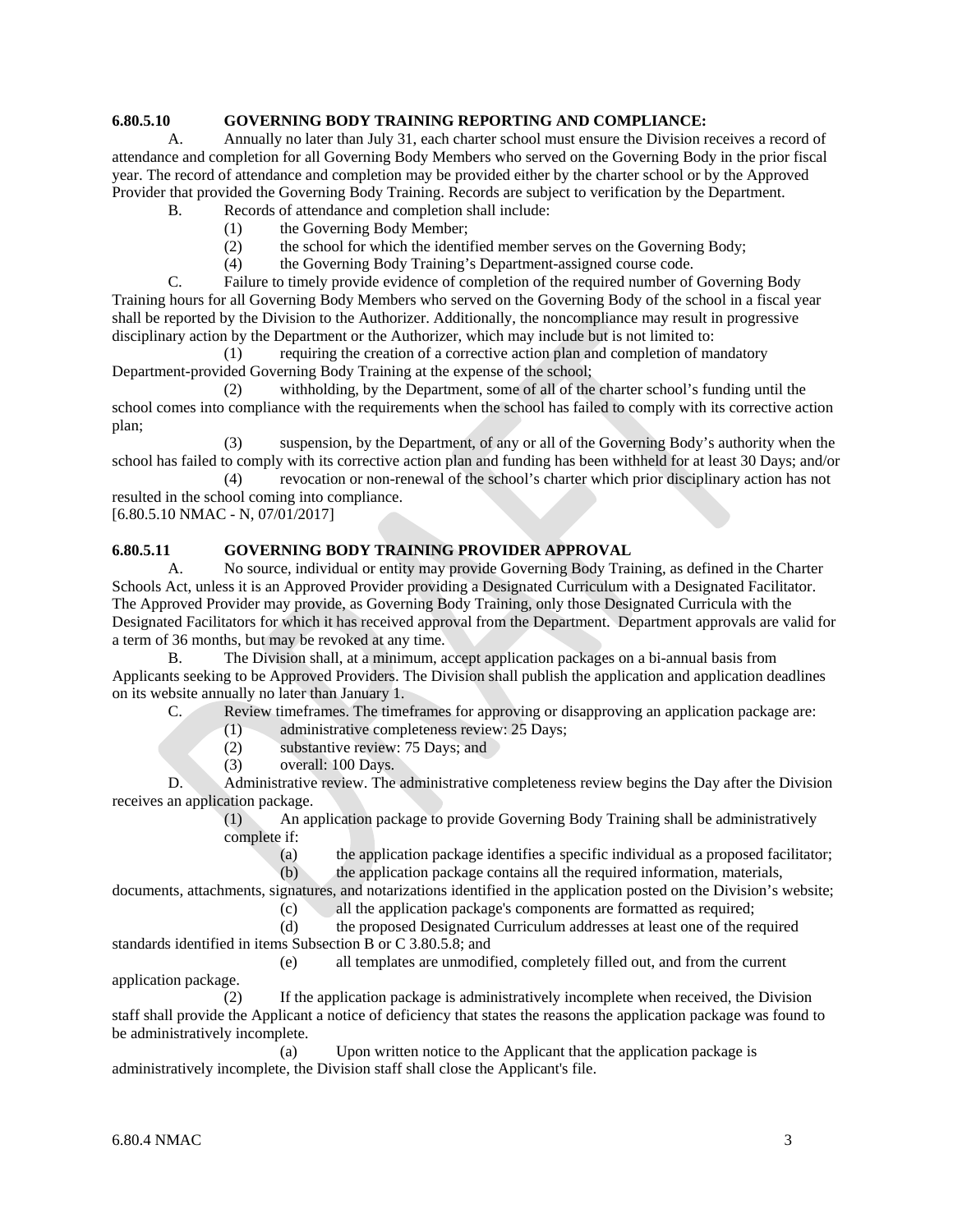(b) If the submission deadline has not yet passed, an Applicant may correct deficiencies in an administratively incomplete application package and submit a new application package in the same application cycle.

(3) An Applicant who believes their application was erroneously designated as administratively incomplete may submit a written request for reconsideration to the Division within 10 Days of the date of notice.

(a) The request for reconsideration shall contain a clear statement indicating how the previously submitted application package fulfilled each of the requirements that were identified as having been deficient. The request for reconsideration shall not provide any new or additional information, documents, or materials.

(b) A request for reconsideration that does not address each deficiency identified in the notice or that contains new or additional information, documents, or materials shall not be considered and the Applicant shall be notified that the request was not submitted according to subsection and the Applicant's file is closed.

(4) The Division staff shall review a request for reconsideration that is submitted according to subsection (i) and provide a decision on the request for reconsideration within 10 Days of receipt.

(a) If the Division staff determines the application package was erroneously designated as administratively incomplete, the Division staff shall reopen the Applicant's file and send a written notice of administrative completeness to the Applicant. If the Division staff determines the application package was correctly designated as administratively incomplete, the Applicant's file shall remain closed.

(5) If the application package is administratively complete the Division shall send a written notice of administrative completeness to the Applicant.

(6) If the Division does not provide a notice of deficiency or administrative completeness to the Applicant within the administrative completeness review time-frame, the application package is deemed administratively complete.

E. Substantive review. The substantive review begins when an application package is determined to be administratively complete.

(1) Within the overall review timeframe, the Division shall provide the Applicant with written notice of its decision to approve or disapprove the application to provide Governing Body Training.

(2) The Department shall approve an Applicant to provide a Designated Curriculum with a Designated Facilitator if the Applicant meets the following substantive requirements:

(a) The Applicant has provided evidence that demonstrates the Designated Facilitator has knowledge, skills, and experience constituting expertise in the area of the Designated Curriculum;

(b) The Designated Facilitator proposed by the Applicant has not been a Governing Body Member, administrator, senior leader or business manager of a charter school that had its board of finance suspended or its charter revoked or non-renewed;

(c) The Designated Facilitator proposed by the Applicant has not been convicted of a crime of moral turpitude and has not had a professional license revoked and has not been subject to disciplinary action for ethical or fiscal misconduct;

(d) The Applicant has demonstrated that the proposed Designated Curriculum addresses at least one of the required standards identified in items Subsection B or C 6.80.5.8 NMAC or Subsection A 6.80.5.9 NMAC and is legally and factually accurate;

(e) The time allotted or planned for providing the training is sufficient and not excessive for the proposed content and materials provided;

(f) If the Applicant intends on charging a fee for the Governing Body Training, the fee is reasonable as compared to local and national providers of similar trainings;

(g) The proposed Designated Curriculum is designed to improve Governing Body Members' knowledge, skills, and abilities to fulfill their statutory duties, comply with all applicable laws, and ensure charter schools meet the academic performance expectations of the Department and the Authorizer;

(h) If the training is to be provided virtually, the training includes methods to verify participant engagement throughout the training time period and end the course if participate engagement is not verified. Virtual training must also include an assessment of information understanding and retention at the end of training. The assessment must be aligned to the training, shall not be passed with a score below 80%, and shall not allow multiple attempts by the participant.

(i) The Applicant describes a process it will use to evaluate and improve the quality of the trainings, which includes end of training evaluations completed by all attendees to evaluate:

6.80.4 NMAC 4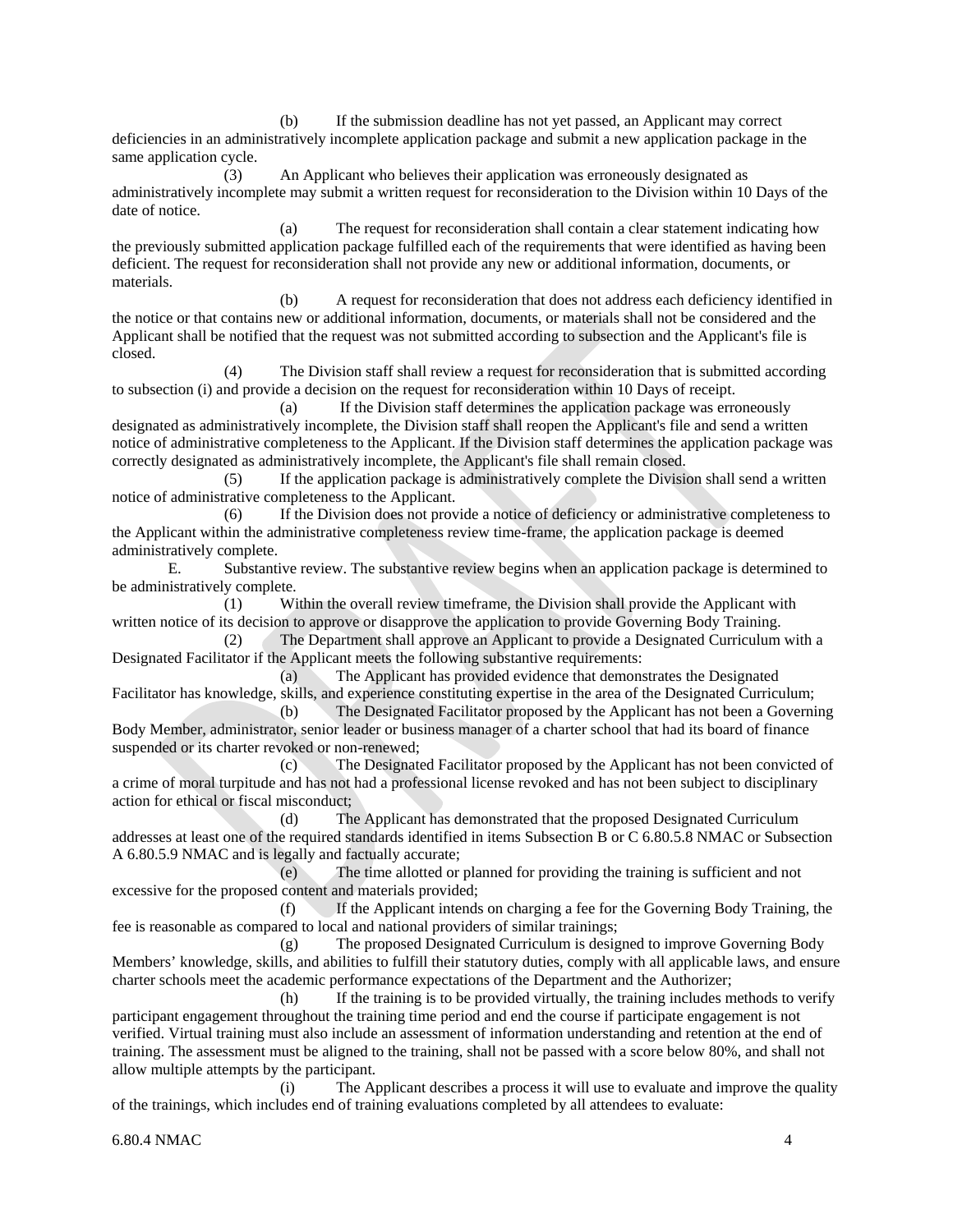- (i) the knowledge and skill of the facilitator;
- (ii) the quality and relevance of the information;
- (iii) what actions the attendees will take based on what they learned in the

Governing Body Training ; and

(iv) the value of the governing training in improving the attendees'

knowledge, skills, and abilities to fulfill their statutory duties and comply with all applicable laws.

F. Upon completion of the substantive review, the Division shall provide the Applicant a notice of denial or approval.

(1) If an application package meets the substantive requirements, the Division shall provide a written notice of approval that contains:

- (a) the name of the training and facilitator;
- (b) the number of approved hours for which the training will be eligible;

(c) the standards identified in Subsection B 6.80.5.8 that the training will fulfill, if

any;

- (d) the training's Department-assigned course code; and
- (e) a copy of the approved application package.

(2) If an application package does not meet the substantive requirements, the Division shall provide a written notice of denial that contains:

(a) a specific description of the reasons the application package did not meet the substantive requirements; and

(b) a copy of the denied application package.

G. An Applicant that receives a notice of denial may submit a revised application package and written request for reconsideration to the Division within 10 Days of the date of notice.

(1) The request for reconsideration shall contain:

(a) a clear statement indicating how the previously submitted application package has been revised to address the deficiencies identified in the written notice of denial; and

(b) a revised application package with changes tracked with strikeouts, and red, underlined insertions.

A request for reconsideration that does not address each deficiency identified in the notice shall not be considered and the Applicant shall be notified that the request was not submitted according to subsection and the Applicant's file is closed.

H. The Division shall review a revised application package and request for reconsideration that is submitted according to Subsection G and provide a decision on the request for reconsideration within 15 Days of receipt.

(1) If the Division determines the revised application package meets the substantive requirements, the Division shall provide a written notice of approval in accordance with Subsection F Paragraph 1 6.8.50.11.

(2) If the Division determines the revised application package does not meet the substantive requirements, the Division shall provide a written notice of final action and denial in accordance with Subsection F Paragraph 2 6.8.50.11 NMAC. The Applicant may submit a new application pursuant to any established application deadlines.

[6.80.5.11 NMAC - N, 07/01/2017]

## **6.80.5.12 APPROVED GOVERNING BODY TRAINING REPORTING REQUIREMENTS**

A. Annually no later than July 15, each Approved Provider must submit a report to the Division on all trainings provided during the prior fiscal year and all planned or proposed dates to provide training in the upcoming year.

- (1) For each training provided in the prior fiscal year, the report shall include:
	- (a) the date and start and end time;
	- (b) the training and facilitator name;
	- (c) the training's Department-assigned course code ;

(d) the name of each Governing Body Member attendee and the charter school on whose Governing Body they serve;

(e) the total amount of fees charged and collected;

- (f) sign in- and sign out- sheets for all attendees;
- (g) the materials presented and agenda;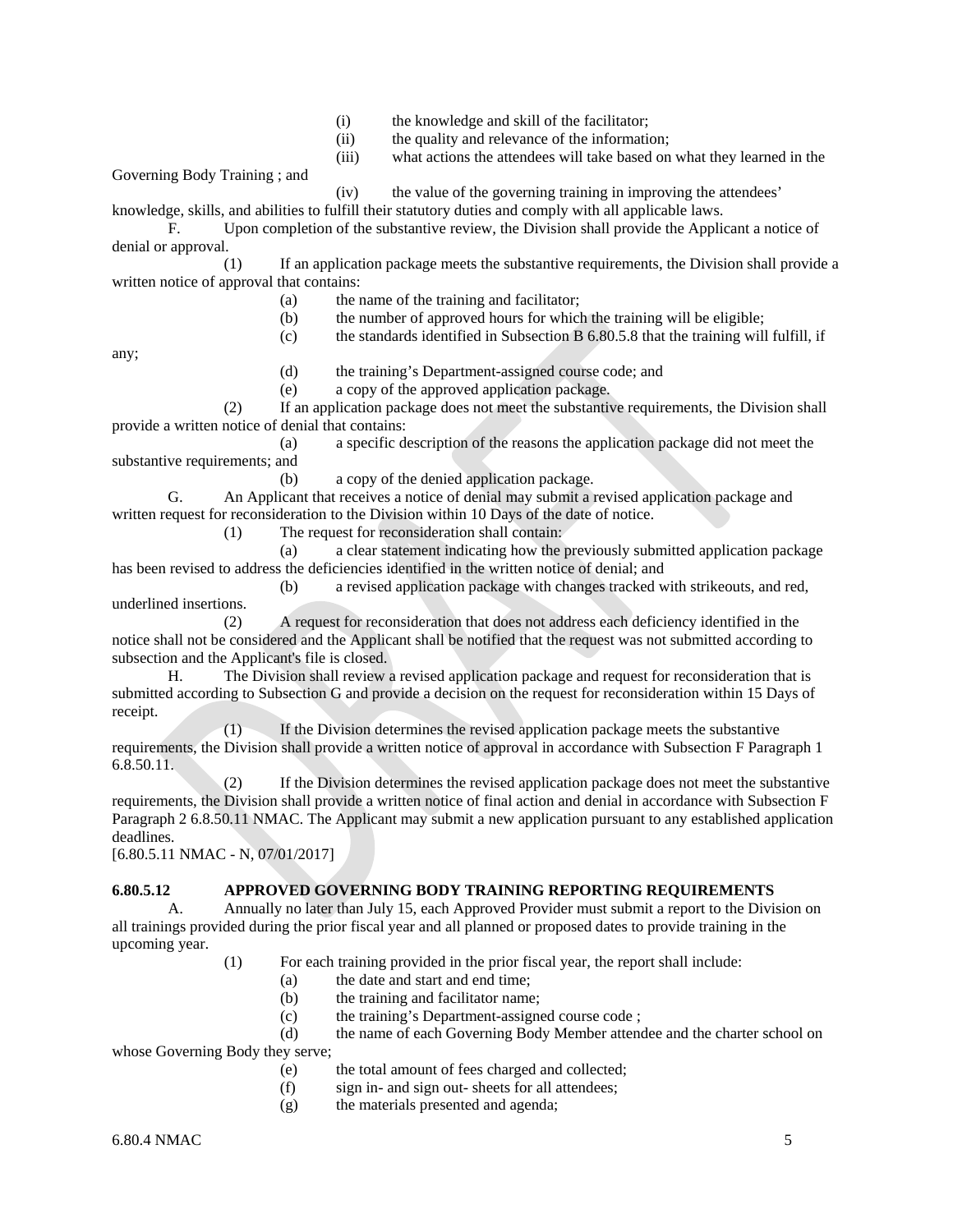(h) for virtual trainings the score on each assessment taken and the summary of

participant engagement; and

(i) a summary of the attendees' end of training evaluations.

(2) For all confirmed or proposed dates for the upcoming year, the report shall include:

(a) whether the Governing Body Training is proposed or confirmed;

- (b) the date and start and end time;
- (c) the training and facilitator name;
- (d) the training's Department-assigned course code;
- (e) the proposed location of the training;

(f) whether the training is open for general attendance by Governing Body () Members or is being offered to a specific, limited audience;

(g) the cost of the training; and

(h) the process for registration if the training is open for general attendance by

Governing Body Members.

B. For any Governing Body Training s that were not reported as proposed trainings in the July 15 report to the Division, the Approved Provider must provide written notice to the Division at least 10 Days prior to providing Governing Body Training . The notice shall include the information identified in Subsection A Paragraph 2 6.80.5.12 NMAC.

C. Each Approved Provider must provide the Division with written notice within five Days if at any time the Designated Facilitator's status as an Eligible Facilitator changes for the reasons outlined in Subsection E Paragraph 2 Subparagraph ii or iii 6.80.5.11 NMAC.

D. Annually no later than July 30, the Division shall publish a list of all Governing Body Training s that are open for general attendance by Governing Body Members on the Division's website.

- (1) The listing shall include:
	- (a) the date and start and end time;
	- (b) the training and facilitator name;
	- (c) the training 's Department-assigned course code;
	- $(d)$  the location of the training;
	- (e) the number of approved hours for which the training will be eligible;
	- $(f)$  the special hour requirements identified in 6.80.5.8(B) that the training will

fulfill, if any;

- (g) the cost of the training;
- (h) the process for registration; and
- (i) whether the Governing Body Training is proposed or confirmed.

(2) Within five Days of receipt of notice that Governing Body Training will be provided, for which the Division did not receive notice in the annual reports, the Division shall update the listing on its website with the information identified in 6.80.5.12(C).

E. Annually no later than August 15, the Division shall publish on its website the prior year reports, described in Subsection A Paragraph 1 6.80.5.12 NMAC from each Approved Provider.

F. Failure to timely provide the reports required in Subsections A and B 6.80.5.12 NMAC may result in revocation or suspension of the Approved Provider status.

[6.80.5.12 NMAC - N, 07/01/2017]

## **6.80.5.13 SUSPENSION OR REVOCATION OF APPROVAL OF GOVERNING BODY TRAINING**

A. Any Approved Provider may have that approval suspended or revoked for the following reasons: (1) Failure to timely provide the reporting identified in 6.80.5.12, including:

(a) annual reports, or

(b) reports of trainings that will be provided that were not identified in the annual

reports.

(2) A change in the status of the Designated Facilitator as an Eligible Facilitator as a result of any of the following:

(a) The charter school of which the Designated Facilitator is a Governing Body Member, administrator, senior leader or business manager has its board of finance suspended or its charter revoked or non-renewed;

(b) The Designated Facilitator is convicted of a crime of moral turpitude or has a professional license revoked or has been subject to disciplinary action for ethical or fiscal misconduct.

6.80.4 NMAC 6